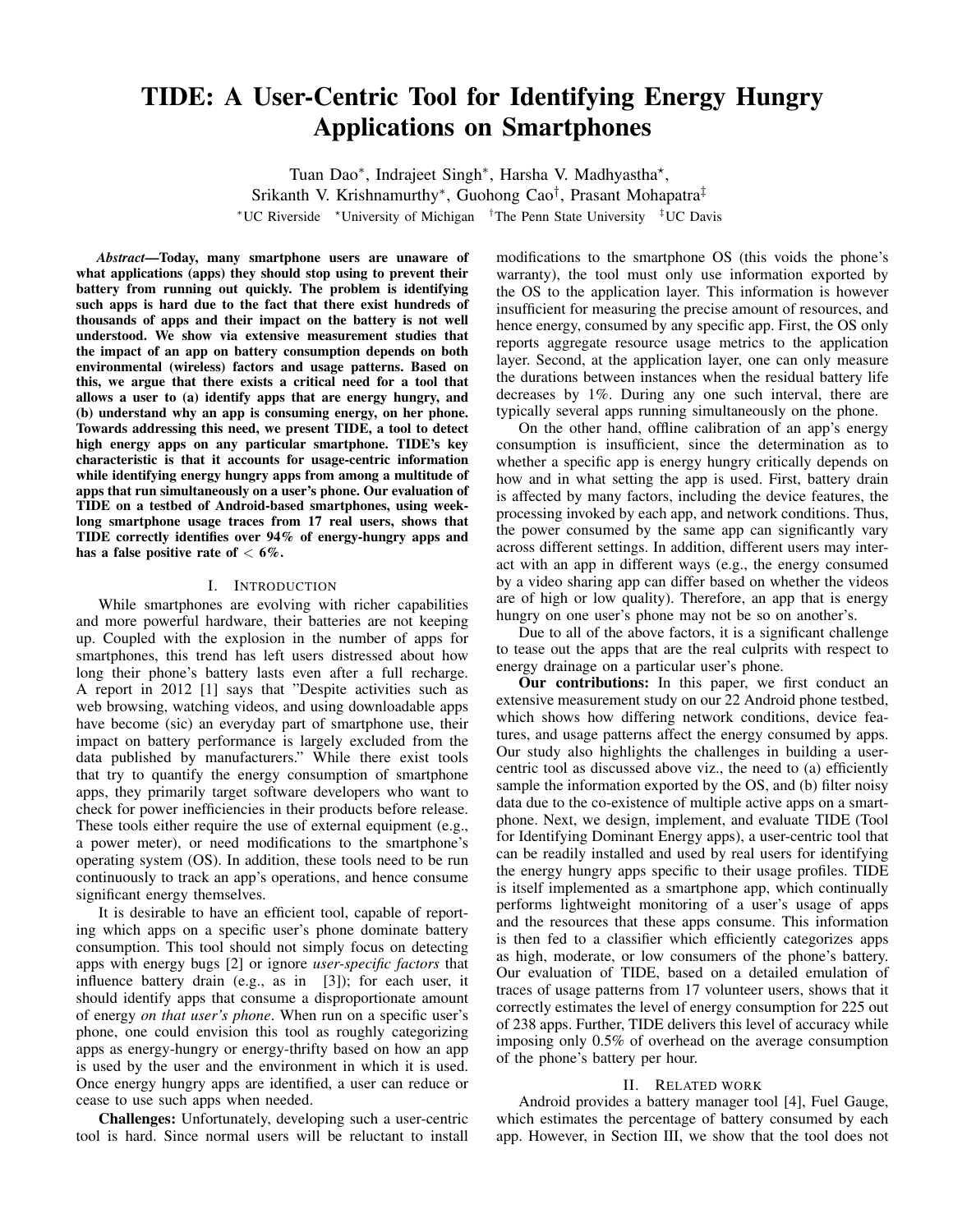account for several user-specific factors that can significantly influence the energy consumption of an app (e.g., the network link quality when data is transferred). Other prior efforts on estimating application-specific energy/power consumption can be broadly classified into three major classes.

Tools: Current tools that try to characterize the power consumed by apps use offline tests and/or fail to account for one or more factors affecting the battery drain due to an app. PowerTutor [5] estimates an app's power consumption due to its interactions with hardware components (e.g., LCD, 3G interface) based on a regression model. Unlike TIDE, a) PowerTutor itself consumes high power since it queries the OS at a high sampling rate, b) it requires per-app resource consumption information, which is not readily available in newer versions of Android, and c) it needs offline calibration for each device type. Carat [3] uses crowdsourcing to estimate the energy impact of an app; it compares battery drainage statistics with and without the app. This approach however fails to account for both user-specific app usage and user-specific network conditions, which can affect battery behavior, as we show later. Further, unlike Carat, TIDE only runs on user's devices and performs all analyses locally on any particular device (there is no need for either offline calibration or serverside aggregation). Falaki et al. [6] also suggest that diversity across users in terms of their app interactions can affect battery drainage rates. However, they do not develop a tool such as TIDE for user-specific estimation of app energy consumptions.

Identifying energy bugs: There exist tools for detecting energy bugs in apps (e.g., [2]). However, they require an external power meter for energy measurements and/or the modification of the underlying OS. eDoctor [7] identifies abnormal drain issues on phones by comparing app behaviors with well known good versions; however, user-centric factors are not accounted for.

Characterizing energy consumption by individual components: Finally, there are efforts that try to assess the power consumed by smartphone components (as opposed to apps). Shye et al. [8] build a model to estimate the power consumption in different hardware components, based on a set of apps. However, the model does not work for new apps outside this set. WattsOn [9] is an emulator that uses power models developed offline for individual smartphone components. However, to emulate an app's usage pattern on WattsOn, we would need to capture a user's interactions with the apps on her phone, and this would require rooting the phone; most users are unlikely to permit this. Most smartphones use battery models to provide the user with coarse-grained battery usage statistics; Sesame [10] argues that such models must be generated based on measurements using individual smartphones, rather than offline in a lab. Carroll et al. [11] perform offline measurements of the power consumed by Android components while running various benchmarks. The energy consumed on different wireless networks is studied in [12]. None of these efforts develop a user-centric tool for identifying energy hungry apps.

## III. SHOWCASING USER-CENTRIC APP BEHAVIORS

In this section, we present a measurement study to demonstrate that user behaviors, network conditions, and even phone features impact the energy consumption of apps.

Impact of network type and signal strength: First, we show that the network types and link qualities significantly affect the energy consumed by an app. We experiment with four HTC Touch 4G phones, each of which uses a different network with different qualities. All the phones use the same email account and we write a script to send emails to the logged in accounts. Emails are sent at high (every 30 seconds), moderate (every 5 minutes rate) or low (every 10 minutes) rates. We turn off the display and all background activities to make sure that the network I/O is the only contributor to battery drain. The phones are notified of new emails via push notification messages. These messages wake up the phones if they are in the sleep state. A pair of phones use 3G connections, while another pair uses WiFi. For the pair of phones on the same network, we put one phone at a location with good signal strength (between -69 and -55 dBm) and the other at a location with poor signal strength (between -103 and -97 dBm). We fully charge the phones before the experiment and measure the energy consumed after 1 hour.

*Results:* Fig. 1 shows the battery drain with each phone in our experiment. We see that transferring data over 3G costs more than a transfer via WiFi, by a factor of 1.5 to 2.5. With the same network type, in poor signal conditions, as one might expect, there are many packet retransmissions, and thus, the energy consumption is much higher; for example, with a high volume of data, in 1 hour, the phone with the poor 3G signal consumes more than 8% of the battery, while the phone with the good 3G signal consumes only around 5%. In summary, these experiments show that the energy consumption of an app not only depends on the *amount of network traffic* that it sends and receives, but also on the *type* and *quality* of the network connection that the user experiences. We repeated the experiments with different phone models and different network providers and still observed qualitatively similar results. These results are deferred to [13] due to space limitations.

Impact of user behaviors and phone features: Different users can potentially use the same application quite differently and this affects that app's energy consumption.

*An example with YouTube:* To demonstrate the impact of user-specific workloads on energy consumption, we experiment with YouTube. We play different videos on a smartphone Samsung Galaxy SII (referred as *Dev 1*). Videos 1 and 2 are full screen; however, video 1 is of high quality (480p) whereas video 2 is of default (360p) quality. Videos 3 and 4 cover  $\frac{3}{4}$ *th* of the screen when playing; again, the former is of high  $(480p)$ quality and the latter is of normal (360p) quality. We play these videos on *Dev1* when the video files are (a) stored locally on the smartphone's memory card, (b) downloaded over WiFi, or (c) downloaded over 3G. Finally, we repeat case (a) with a HTC MyTouch 4G smartphone (referred as *Dev2*).

*Results:* Our results, shown in Fig. 2, first re-affirm the differences in the consumed energy when the user is on different networks. Second, we see significant differences in the energy consumed when playing different videos (on the same device); between the two videos, we see a difference of as much as  $20\%$  in the time taken to deplete the battery by 1%. Thus, depending on the video itself (rate of motion, black and white versus color, etc.), its resolution (high versus low quality), and the display size, the YouTube app's energy consumption may vary. These choices depend on user preferences, i.e., the user's behavior influences the energy consumed with YouTube.

We also observe differences in the energy consumptions (as much as 49 %) across devices when playing the same video file (from local memory). This is primarily due to the differences in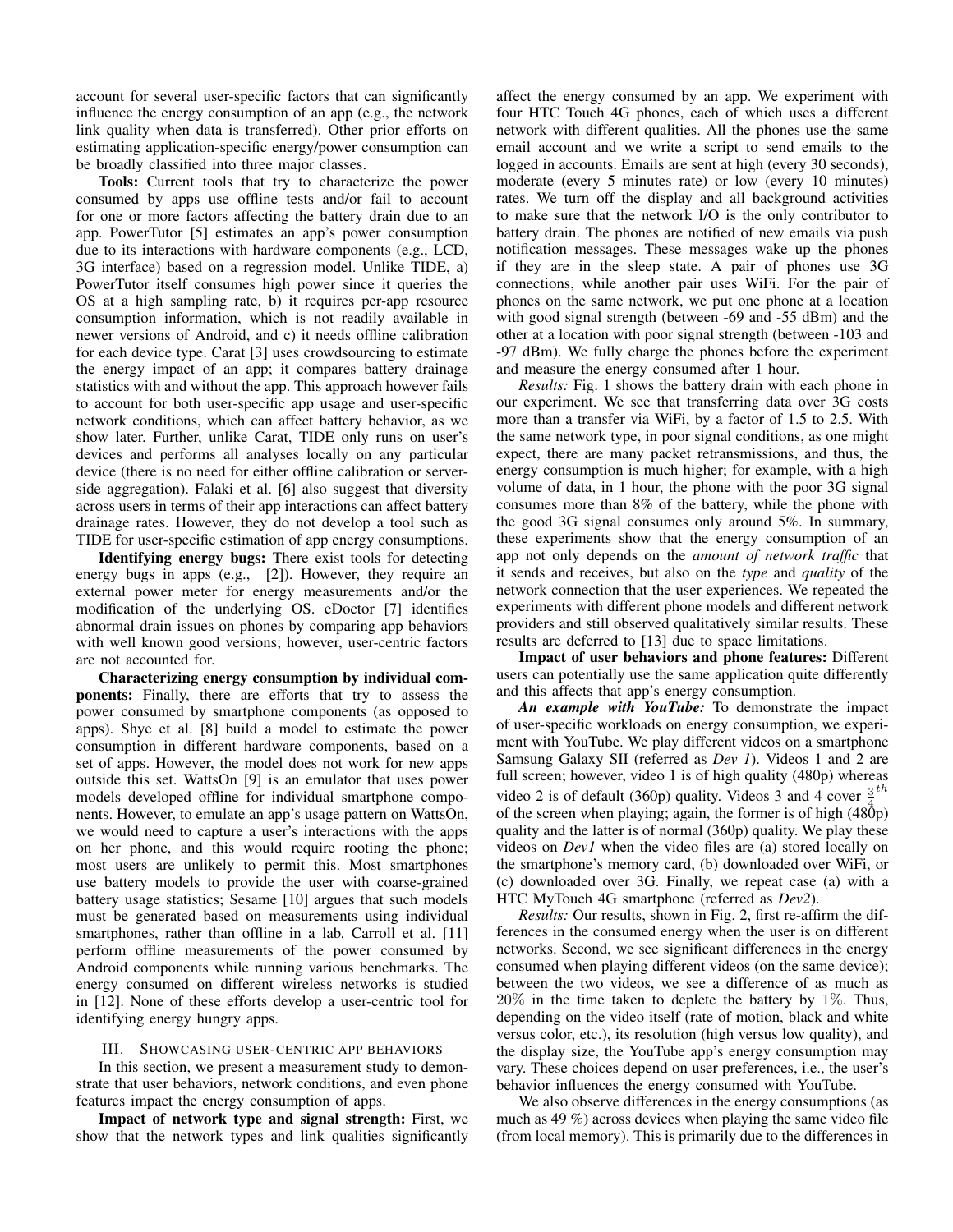

Fig. 1: Network impact Fig. 2: YouTube's energy consumpon energy tion when playing different videos

the hardware on the two phones and shows that device features affect battery consumption. *Dev1* uses a Super AMOLED Plus display, which does not require a backlight and is thus, more energy-thrifty as compared to the LCD display on *Dev2*.

*Other examples:* Next, we show that a few other apps also exhibit such *multi-modal* energy consumption patterns.

*MusicFolderPlayer:* The MusicFolderPlayer app allows a user to either keep the screen on or off when playing music. Depending on which option a user chooses to use, the energy consumed by this app can vary. Fig. 3 shows the energy consumed by this app in 5 minutes in three different modes. As one might expect, if the screen is on, this app is a high energy app; else, it behaves as a low energy app.

*Angry Birds:* We next consider a game app and observe varied energy consumption depending on the expertise of the player. Specifically, we have two users play the Angry Birds game for 10 minutes each. One user, well-versed with the game, plays the game constantly and moves to higher levels of play. The other novice user progresses through the game at a slower pace as he takes time figuring out how to play at each level. On a Galaxy SII phone, we observe that the novice user's usage of the game consumes 0.72 kJ of energy as compared to the 0.91 kJ consumed by the expert user. This amounts to a difference of 26.39 % ( $\approx$  4.8 % in terms of the battery percentage consumed) *per hour* of play.

The Android system tool does not account for usercentric factors: Fuel Gauge, the Android system tool, attributes energy to an app based on its usage of specific resources. For each app, the tool records the number of units of each hardware component used by the app. This number is multiplied with the average energy consumption of the corresponding component to estimate the energy consumed by the app from using that component. The sum of these values across all components is the energy attributed to the app. In an Android device, the average power consumption values of the various components (in mAh) are stored in the power\_profile.xml file, a partial view of which is shown in Table I. We see the average energy used by the WiFi and cellular interfaces in one time unit on lines 4 and 6. It is evident that network quality is not accounted for by the tool.

Further, from the source code of the tool [4], we see that when computing the energy consumed from network activities, the tool only considers the amount of data transfers due to the app. It does not differentiate between the app's use of WiFi and cellular networks. If the (total) data transferred by all apps over 3G and WiFi are 3*GData* and *wif iData* respectively, the Android OS computes the average energy consumed per byte as  $(3GEnergyPerByte * 3GData +$  $wif iEnergyPerByte * wif iData$  $/(3GData + wifiData),$ where 3*GEnergyPerByte* and *wifiEnergyPerByte* are obtained from the power model (Table I). For each app, the OS computes the energy consumed from network activities by



TABLE I: Android power profile.xml

Fig. 3: MusicFolderPlayer's energy consumption

> multiplying the average energy per byte with the total amount of data transferred by the app over all interfaces.

> Since network conditions are not taken into account, the tool may not always yield accurate outputs; in fact, as shown in the earlier experiments in this section, the energy consumed due to network activities depend on both the network type and the link qualities experienced. We have validated via experiments that Fuel Guage in many cases, does not provide accurate battery drain values (by comparing the results with measurements using a power meter). The differences in the results are large and could lead to a mis-classification of apps. We do not provide more details here due to space limitations.

> Solutions such as Carat [3] cannot be easily extended to account for user-centric behaviors: By its very nature, crowdsourcing (the basis for Carat [3]) ignores user-specific characteristics of apps. We downloaded and tested Carat on our own Android phones for a week. Carat classified two of our apps—Google Maps and Skype—as energy hogs. However, we had only used Google Maps for a very short time during the study and it barely consumed any energy. Further, we used Skype with audio only and over WiFi, because of which it consumed little energy; Carat classified it as a energy hog since most users used it with video. Other users of Carat have experienced similar issues [14].

## IV. CHALLENGES IN DESIGNING TIDE

Next, we describe the challenges in building a user-centric battery management tool on Android. Based on some preliminary studies, we believe that iOS poses similar challenges.

Lack of OS support: Developing TIDE would be easy if smartphone OSes monitored all the activities or resource usage of every app and exported this information to all other apps. However, they either do not record these details for energy efficiency or hide this information due to security concerns.

*Lack of precise energy usage information:* In prior work, researchers have either used devices such as the Monsoon meter [15], or plugged special sense resistors into hardware components on the phone to measure the energy consumed [11] by a single app in isolation, or towards building power models of individual hardware components. In contrast, for our goal of developing the TIDE app, smartphone OSes do not provide such precise measurements of energy consumption. The only energy-related information exported by the OS is the battery level, which is reported with a 1% granularity. Thus, TIDE's estimation of energy consumption by apps has to be based on when the phone's battery level changes, i.e., drops by 1%. Hereafter, we refer to each period in which the battery drains by 1% as simply an *interval*. In Section V-B, we elaborate on how this information is captured on the Android platform.

*Lack of app-specific resource usage information:* To sidestep the above limitation one could think of the following approach. For each type of phone, one can construct an accurate power model for every hardware component (e.g., LCD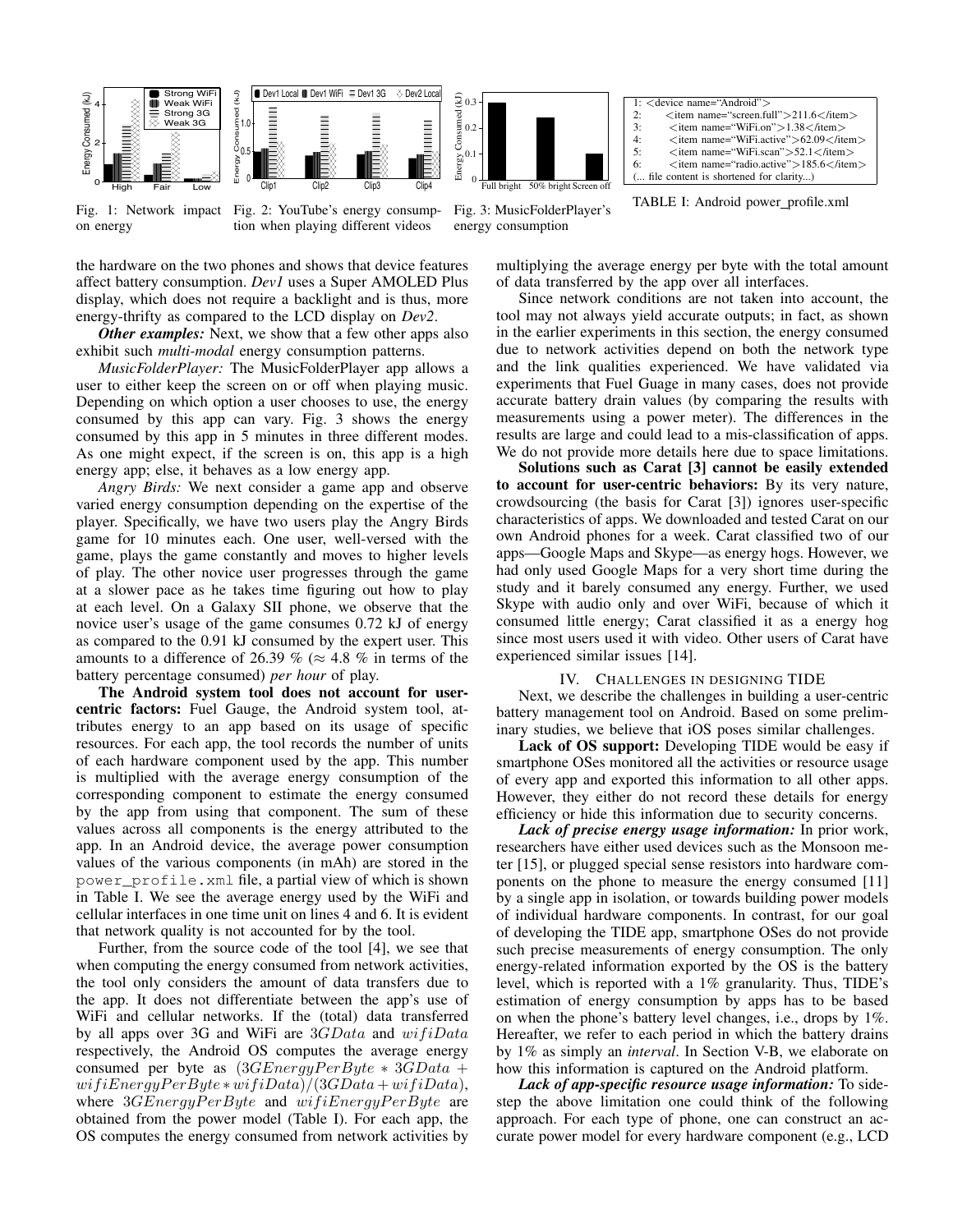

Fig. 4: TIDE's energy consumption vs. sampling rates

Fig. 5: Number of active apps

Fig. 6: TIDE architecture

display, CPU) in every environment (e.g., power consumed by LCD as a function of brightness or, 3G based on signal strength). Discounting the fact that building such models will be cumbersome, TIDE can then estimate the energy consumed by each app by 1) monitoring the environment of usage and the app's usage of each of the phone's components, 2) for every component, multiplying the app's usage of that component with the power coefficient value of the component, and 3) summing up this value across all components. Unfortunately, such an approach is hard to implement on today's smartphone OSes since, for many of the phone's hardware components (e.g., display, GPS), the OS only provides aggregate resource usage across apps (and not for each individual app). For example, Android permits an app to be notified when the screen is turned on or off. While this would enable TIDE to know the time for which the phone's display was on, it cannot determine how long each individual app uses the screen when multiple apps are simultaneously run by the user.

We point out that while the OS tracks and exports per-app usage of some resources, there are complications involved even in their use. For example, Android maintains two files—/p roc/uid\_stat/[uid]/tcp\_snd and /proc/uid\_sta  $t/[uid]/top\_rcv$ —which list the amount of TCP traffic sent and received over the network (both 3G and WiFi) by an app; here *uid* is the unique identifier of the app on the device. However, this feature is optional and is disabled in some phone models (e.g., Galaxy Nexus and Sony Ericsson Xperia X10 Mini Pro).

The only resource whose usage TIDE can track on a perapp basis is the CPU. On Android, the CPU usage of an app with process ID pid, is provided in the file /proc/[pid]/ stat. The CPU usage time is measured in 'system ticks'. The number of ticks per second is usually set to 100 [16].

*Overhead of querying information:* To cope with the availability of only aggregate resource usage information TIDE can query the OS frequently (e.g., every second). It can then attribute all the resource consumption in the last second to the app actively used (in the foreground) in that period. On the Android OS, TIDE can query the OS for the foreground app. However, frequently querying the OS for both the foreground app and the usage of all resources can itself consume high energy. Fig. 4 shows the power consumed over an hour when querying Android on a Galaxy Nexus phone at different rates; we perform this measurement on a phone where only our querying application was active and all other apps were disabled. Upon querying every second, TIDE itself consumed 3*.*2% of the battery in an hour. Consuming over 3% of the phone's battery every hour makes TIDE prohibitive for use. On the other hand, if we query every 30 seconds, the querying application only consumes 0*.*5% of the battery in an hour; however, this leads to the challenges discussed next.

Extracting app-specific energy consumption: It is difficult to tease out app-specific energy consumption from the inherently *noisy* data that the OS provides when queried less frequently (e.g., once every 30 seconds). To show this, we not only perform select experiments on our smartphones, but also rely on measurements from the smartphones of real users. Specifically, we distributed an Android app to 17 volunteer users with IRB approval (details later).

*Co-existence of multiple active applications:* A major obstacle in attributing the energy consumed to a specific (say target) app is that there are many co-existing active apps when the target app is running; in our measurements, almost all intervals contain multiple concurrently active apps. There are several reasons for this. First, there are background processes (including system processes) that continuously run on a phone. Second, users often switch between multiple apps; for example, a user may switch between checking email, posting on Facebook, and listening to music within a short time. Finally, to reduce load times for recently used apps, Android keeps an app in memory even after use; it kills the app only when the phone's memory has to be devoted for other apps. Thus, many recently used apps are included in the list of active apps reported by the Android OS.

To determine the apps in the active list that actually contribute to energy consumption, we need to estimate their activity levels. One way to estimate this is based on an app's CPU usage (the OS can be queried for this information); note that an app consumes a non-trivial number of CPU ticks even when it sends/receives data over the network. Simply eliminating all apps that have consumed zero CPU ticks in an interval is insufficient because some apps may use a little CPU only to periodically poll for updates; these apps are unlikely to contribute much to battery drain in that interval. Hence, we need a threshold to filter out apps that were largely dormant. However, determining a good threshold for CPU ticks is hard; it will depend on the smartphone architecture and on an app's implementation. In Fig. 5, we plot the CDF of the number of simultaneous apps (for one user from our study) with different thresholds for CPU ticks. We see that if a low threshold is used, we cannot filter out apps that run for short periods (e.g., with a threshold of 20 ticks, 60% of the intervals have *>* 5 simultaneously active apps). However, if the threshold is too high, a majority of apps are filtered out, some of which may be energy hungry. Note that this profile (the number of simultaneous active apps in an interval) is user-specific.

*Work delegation between apps:* Another major hurdle in attributing energy consumption to apps is that the functions of one app are sometimes delegated to another app on Android devices. An app that receives many such delegated functions is the Mediaserver app. Every media app delegates data retrieval operations to Mediaserver; once Mediaserver has received data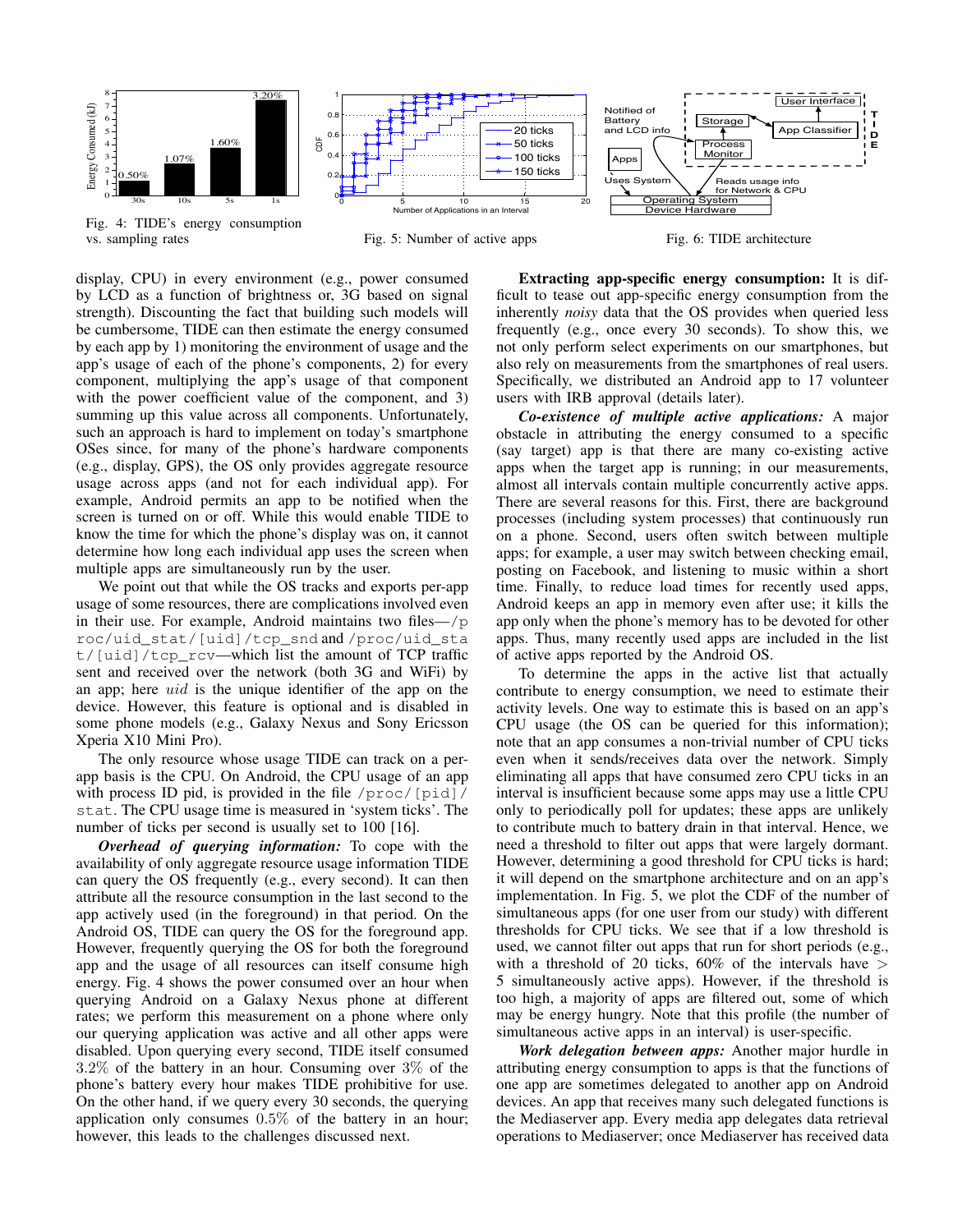over the network, the data is exported to the appropriate app. For example, when a user is viewing a video with YouTube, the video streaming is delegated to the Mediaserver app. A naive energy monitoring tool would hold Mediaserver responsible for the energy consumed due to network transfers. Based on this information, since Mediaserver is a system application that cannot be completely disabled, the user may continue to use YouTube as normal and drain her phone's battery. To be accurate, TIDE must identify YouTube as the main culprit for energy drainage in this case.

Multi-modality of apps: Finally, the determination of energy hungry apps is complicated by the various modes in which a single app can function. There are several apps that consume high energy only when they use a high amount of a specific resource(s). As we show later in Section VI-C, YouTube and Pandora are two examples of multi-modal apps. YouTube's classification as an energy hungry app depends on the network quality, whereas the Pandora app consumes high energy only while the display is on. Therefore, TIDE must have the capability to classify apps under different usage scenarios.

## V. TIDE: ARCHITECTURE AND IMPLEMENTATION

We next describe the architecture of TIDE and provide the details of our implementation. Since TIDE seeks to capture user-centric attributes, it runs on every user's own smartphone. It inspects the correlation of apps' occurrences and high energy/resource usage periods on the phone. TIDE seeks to identify the energy-hungry apps by long term profiling; thus, the more the user invokes an app, the higher the accuracy of TIDE's classification of the app. Note that we focus on the energy consumption due to the CPU, the network interfaces, and the display. However, TIDE is extensible to account for energy consumed while using other resources. For example, TIDE can identify an app's energy consumption due to the use of GPS by correlating periods when the GPS is turned on with intervals in which the app either has significant CPU activity or is in the foreground.

## *A. System architecture*

Fig. 6 depicts the architecture of TIDE; it consists of two main components: *Process Monitor* and *App Classifier*.

*1) Process Monitor:* The Process Monitor runs in the background and keeps track of *intervals* (durations between instances when the battery level drops by 1 %). After each interval, it queries the OS for the resource usage information in that interval. Specifically, it obtains (i) the time for which the screen was on and, (ii) the aggregate network usage (in bytes), during that interval. Within each interval, the Process Monitor also queries the OS once every  $\tau$  seconds, for a list of the running apps and the CPU usage of each app in those preceding  $\tau$  seconds. This information is stored in the phone's SD card and is later processed by the App Classifier.

*Adaptive sampling:* There is an inherent trade-off in choosing a value for  $\tau$ . On one hand, the larger the value of  $\tau$ , the more coarse grained the information obtained from the OS. As a result, the query returns co-existing apps more often than not. Further, it cannot accurately map resource usage to apps; this makes it especially difficult to capture multi-modal behaviors. On the other hand, Process Monitor can query the OS more often (e.g.,  $\tau = 1$  second), but this increases the energy overhead imposed by TIDE. Note that the number of co-existing apps with  $\tau = 1$  sec  $\ll$  when  $\tau = 30$  secs, but apps may still co-exist. To address this trade-off in TIDE, we use

#### Algorithm 1 TIDE's algorithm for app classification

```
//Phase 1
for all app x do
   s := Fraction of intervals containing only x that are short
   l := Fraction of intervals with x that are long
   if s \geq f_H then
      Mark x as HIGH
   else if l \geq f_L then
      Mark x as LOW
   end if
end for
//Phase 2
\forall unclassified app x, calculate conf(x)while \exists unclassified app x with conf(x) \ge \gamma do
   Find app x that has the highest confidence
   Mark x as HIGH
   Remove all short intervals that contain app x
   Recalculate confidence values of unclassified apps
end while
//Phase 3
Multi-mode candidates = apps classified in phase 1 \cup all unclassified apps
for all multi-mode candidate app x do
   Calculate conf(x, r) for app x and resource r
end for
while \exists tuple (x, r) with conf(x, r) \geq \gamma do
   Find tuple (x, r) that has the highest confidence
   Mark app x as HIGH when it intensively uses resource r
   Remove short intervals with app x and high utilization of r
   Recalculate confidence values of remaining tuples
end while
Mark all unclassified apps as MODERAT E
```
an adaptive sampling approach. Specifically, Process Monitor queries the OS more often when the battery drainage is heavy (i.e., in short intervals) and less often when battery drainage is minimal (long intervals). The basis for this is that, in order to identify energy hungry apps, fine grained information is required only when the rate of energy consumption is high. After a high-drainage interval is seen, the Process Monitor switches to fine-grained sampling, and  $\tau$  is set to 1 second. Typically, during high usage periods, short intervals appear in bursts (we observe this in our experiments) and thus, the next interval is also likely to be a short one. On the other hand, after *k* long (low drainage) intervals, the Process Monitor returns to coarse-grained sampling; in our implementation (described later), we find that  $k = 1$  works well and we set  $\tau$  to 30 seconds for coarse-grained sampling. We evaluate the overhead and efficiency with adaptive sampling in Section VI.

*2) App Classifier:* The output of the Process Monitor contains the set of co-existing apps detected with each query, as well as the resource usage (e.g., screen,network) during an interval. The App Classifier takes this as an input and tries to identify the high-energy apps from this noisy data. It performs this classification in 3 phases (summarized in Algorithm 1).

Phase 1: Using interval lengths to categorize apps: First, since long intervals correspond to low battery drain, *all* of the active apps in that interval must have consumed low energy during the interval. If *any* of the active apps in a specific interval consumed high energy, then that interval is short. Second, if a single app was active in a short interval, then that app was definitely the cause for the high battery drain in that interval. Based on these, our first phase of app classification works as follows. For any app  $X$ , we consider all the intervals in which this app is active (details in section V-B). Among these intervals, if the fraction of intervals that are short and have no other concurrent app with *X* is greater than a threshold  $f_H$ , then we mark  $X$  as an energy hungry app. Similarly, among the intervals in which an app *Y* occurs, if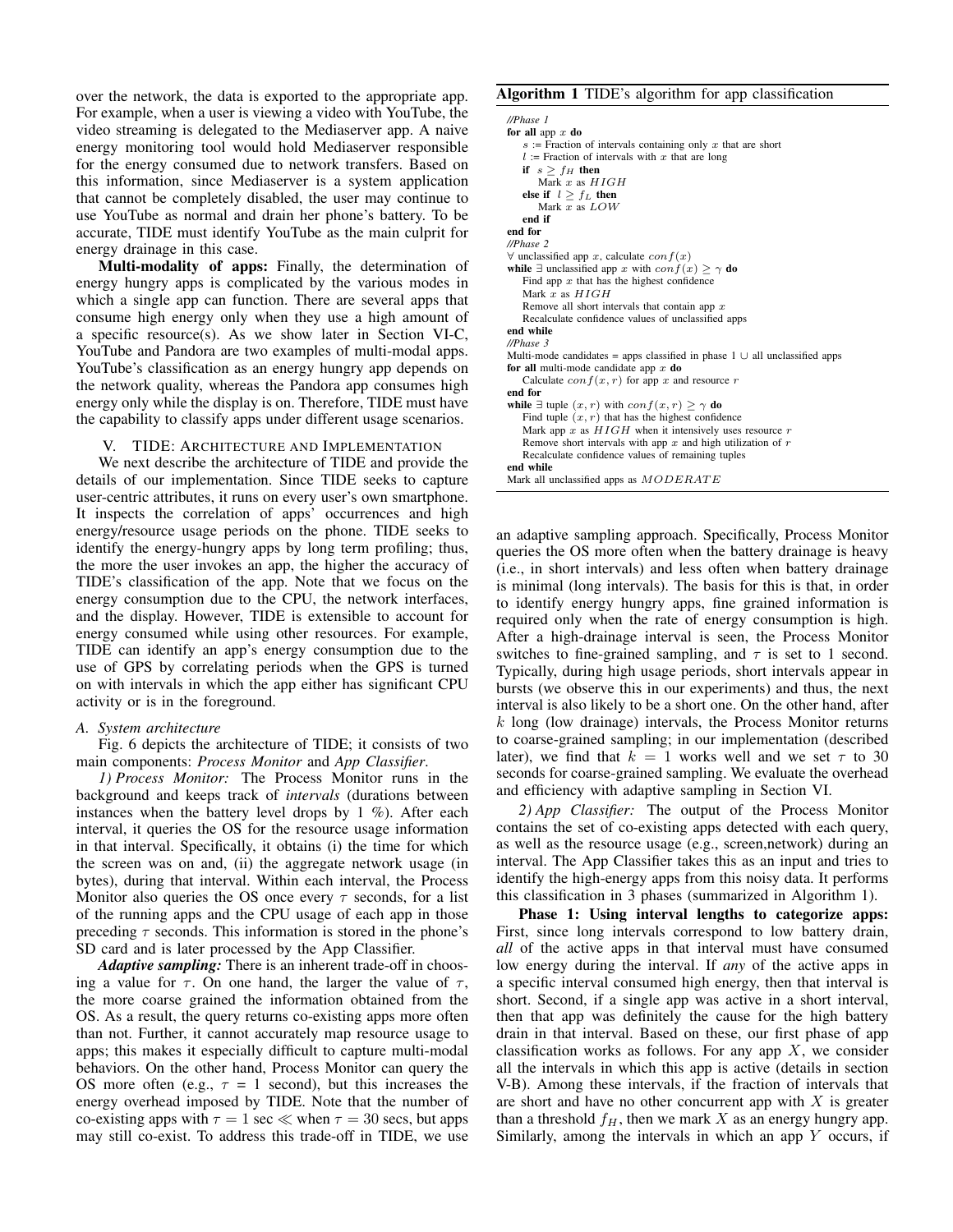the fraction of long intervals is greater than a second threshold *fL*, then we consider *Y* to be a battery-thrifty app. However, the above procedure by itself cannot classify all apps. This is because, as discussed in Section IV, many intervals may include multiple active apps; if a short interval includes many active apps, we cannot attribute the high energy consumption in that interval to any one app with certainty.

Phase 2: Handling co-existing apps: To account for multiple active apps in short intervals, we use a greedy algorithm. In short, the larger the fraction of short intervals among the intervals in which an app is active, we have greater confidence in declaring the app as energy hungry. The algorithm identifies energy hungry apps in the decreasing order of associated confidence. Once an app is marked as energy hungry, we *greedily* attribute all the energy consumed in all the short intervals in which the app is active, to this app.

In more detail, let the confidence value for an app *X* being energy hungry,  $conf(X)$ , be the probability that an interval which contains  $X$  is short. An app  $X$  is deemed energy hungry if *conf(X)* is  $>$  than a threshold (say  $\gamma$ ). Once *X* is marked energy hungry, the classifier discards all high battery drainage (short) intervals that contain *X* from future consideration; this essentially attributes the high battery drain in these intervals to *X*. The classifier then repeats the process to find the app with the next highest confidence value  $(\geq \gamma)$ , based on the intervals yet to be discarded. The process is repeated until no apps with a confidence value  $\geq \gamma$  remain.

With the above algorithm, there may be cases where a high energy app *Y* is filtered out because it appears with another high energy app *X* in a some of the short intervals. To handle such cases, we could compare the lengths of the intervals when *X* is present by itself with the lengths of those intervals when *X* co-occurs with *Y* . If the length of intervals where *Y* and *X* simultaneously appear are much shorter than when *X* appears alone, this is potentially evidence of *Y* being a high-energy app. We however defer such optimizations to future work.

Phase 3: Dealing with multi-modal apps: Multi-modal apps that exhibit different energy consumption rates in different execution modes may end up with low confidence values, since intervals containing an app *X* combine data from all of *X*'s modes. To handle such cases, we define the confidence value for a tuple of app  $X$  and resource  $R$ ,  $\text{conf}(X,R)$ , to be the probability that an interval which contains *X* and has high utilization of *R* is a high battery drain (short) interval. Using  $conf(X,R)$ , TIDE detects apps that are energy hungry only in execution modes where a specific resource (e.g., network, screen) is intensively used. This information allows a user to decide how to (or rather how not to) use certain apps (e.g., the user may decide against uploading videos to Facebook if TIDE determines that Facebook's high energy consumption is correlated with heavy network usage).

## *B. Implementation details*

Next, we describe our Java-based implementation of TIDE for Android phones<sup>1</sup>.

Process Monitor: TIDE captures a phone's battery usage by monitoring system events broadcasted by the Android OS. It registers to receive the ACTION\_BATTERY\_CHANGED event, using which it track periods where 1% of the battery is depleted. The Android OS also notifies user-space apps (such as TIDE) when the display is turned on and off; using this TIDE learns the display usage in each interval. To capture other resource usage information in an interval, TIDE queries appropriate system files. For example, /sys/class/net/w lan0/statistics/tx bytes and /sys/class/net /wlan0/statistics/rx\_bytes, which are updated by the underlying Linux kernel, provide *aggregate* information about the number of bytes sent or received by all the apps via the WiFi interface. Due to space constraints, we defer specifics of the other system files that TIDE checks to [13].

App Classifier: The App Classifier first filters out inactive apps or apps that are not heavy contributors to the energy drain in each interval. It primarily considers an app to be active if it consumes more CPU ticks than a preset threshold. In some outlier cases, an app may use the LCD but not the CPU; to account for such cases, TIDE checks whether the app is a foreground app in high energy intervals. If so, the app's energy consumption due to the display is directly computed and thus, TIDE determines if it is energy hungry in this mode.

*Choosing a CPU threshold:* We classify an app as active if it uses more than a threshold number of CPU ticks; even if the app uses other resources (e.g. to render graphics on the screen, to stream data, etc.), it requires a significant number of CPU cycles. To establish the right threshold, we installed many popular apps from the Android market on a Galaxy SII phone and monitored their CPU usage with a real user's usage pattern (described in section VI-A). With this, we determined when the apps were actually being executed and when they were idle in memory. We considered two types of apps: one set which have high CPU usage (e.g., Skype, Angry Birds), and another set with low CPU usage (e.g., MusicFolderPlayer, Advanced Task Manager). We found that a threshold of 150 CPU ticks when  $\tau = 30$ , works well to ensure that we do not filter active periods of low CPU usage apps but do filter dormant periods of high CPU usage apps. For  $\tau = 1$ , a threshold of 5 CPU ticks accurately assigns the resource usage to an active app. We repeated the experiment with three other users' traces and obtained almost identical results. This leads us to believe that these thresholds on the Galaxy SII phone are appropriate for use in TIDE to identify active apps. When TIDE is used on other phone models, we apply a linear scaling between the CPU frequency of the new model and the reference model (Galaxy SII) to determine the CPU ticks threshold for the new model. We find that this approximation works well in practice. We also observe that minor variations in the CPU ticks threshold do not significantly affect TIDE's accuracy.

*Detecting app LCD usage:* To determine high energy apps that keep the screen on without using the CPU, we use adaptive sampling in high energy intervals to find the foreground app in each second. The LCD usage is attributed to that app. In longer low energy intervals, TIDE can only capture the foreground app once every  $\tau=30$  secs; thus, we miss the apps that use the display at times in between. However, this is not of consequence since, whether or not the app uses the display it consumes low energy in such intervals.

Once the active apps are determined, the App Classifier runs the classification algorithm in Section V-A2. Here, we need to choose appropriate thresholds for 1) the *long* and *short* intervals in which an app has to appear, in order to be classified as a low or high consumer of energy (recall *f<sup>L</sup>* and  $f_H$  in Section V-A2), and 2) the *conf(X)* or *conf(X,R)* values associated with any app *X*. We experiment with different

<sup>&</sup>lt;sup>1</sup>We are working towards releasing TIDE on the Google Play store; a rudimentary version can be found at http://bit*.*ly/1lEWgzD.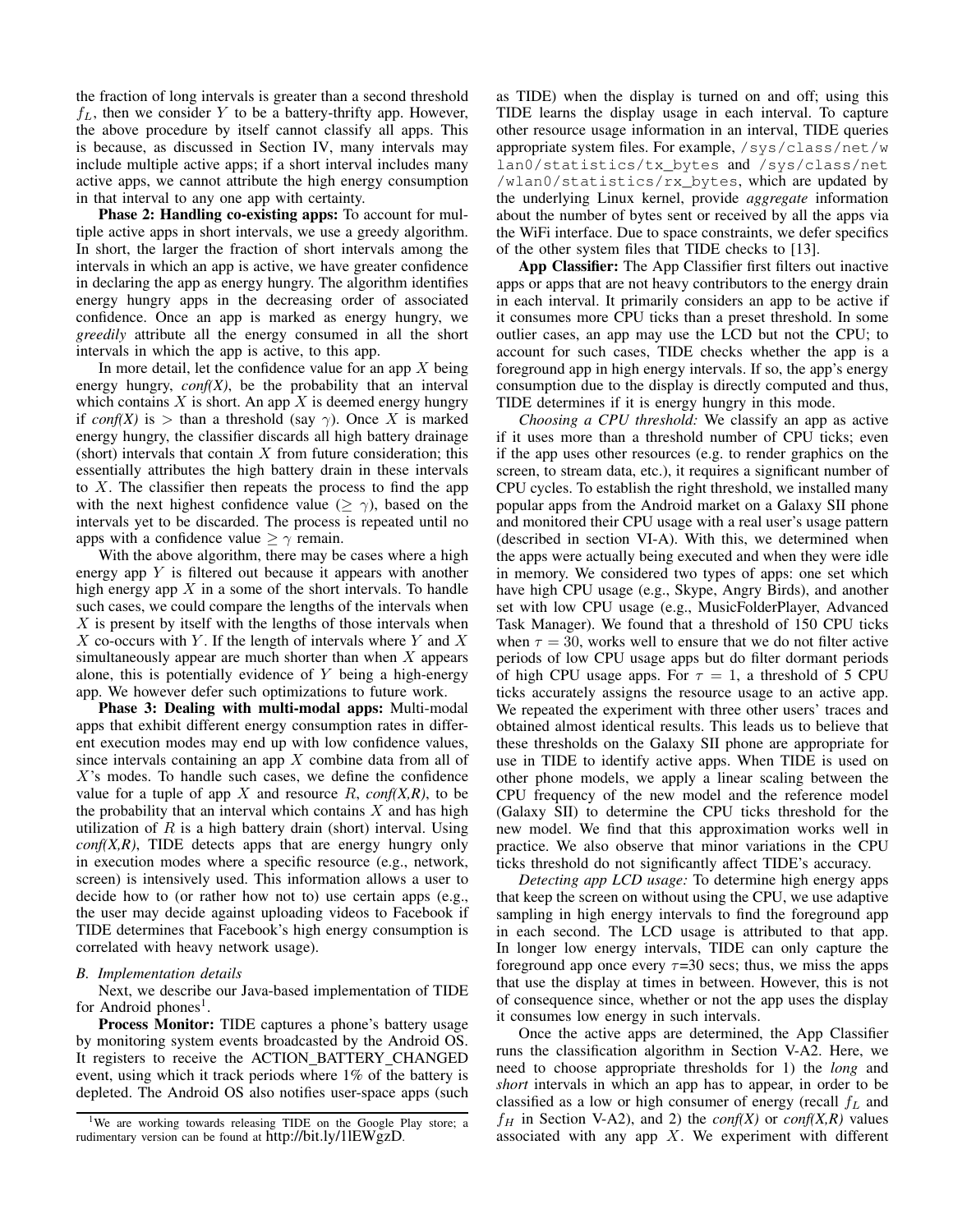values for these thresholds with different user workloads and on different types of phones. To keep the false positive rate low, we find that  $f_L = f_H = \frac{1}{4}$  and  $\gamma = 0.66$  works well. With lower thresholds, false positive rates are high; higher thresholds do not significantly reduce the false positive rate further, without also increasing the false negative rate.

*Accounting for work delegation:* Finally, whenever an app *X* (e.g., YouTube) appears in the same interval as another app *Y* (e.g., Mediaserver) to which *X* delegates work, we simply attribute all of *Y* 's resource usage in that interval to *X*. If two apps that delegate work to *Y* simultaneously appear in an interval, we attribute each app with half of *Y* 's resource usage. A similar approach can be applied to cases with more than two apps. However, in our user traces, we never observed any interval wherein more than two different apps delegated work to the same app within an interval.

*Defining high and low drainage intervals:* TIDE allows the user to choose the thresholds that define HIGH and LOW drainage intervals based on her preferences. For evaluation purposes, we define intervals in which 1% of the battery is drained in *<* 2 minutes as HIGH and intervals in which 1% of battery is drained in *>* 6 minutes as LOW. This is based on running known high energy (e.g., Skype) and low energy apps (e.g., MusicFolderPlayer) on our phones and noting how long they take to consume 1% of the battery (e.g., Skype takes 1.8 minutes and MusicFolderPlayer takes around 6.5 to 9 minutes).

When is resource usage high? To account for multimodal apps, we need to construct tuples of the form *{*X, R*}* to represent the presence of an app *X* in a high battery drain interval in which resource  $R$  is also heavily utilized. Thus, we need to determine *"when should the usage of resource R be considered high?"* To answer this, we perform measurements using known resource hungry applications with respect to each resource. For network usage, we measure the traffic from YouTube while watching 20 random video clips of HD quality, and from Skype during a video conference. We choose these apps as they are known to manifest high network usage. We measure the traffic while the apps are executed on 4 different devices and in different network conditions. In all our experiments, the apps generate  $\geq 2.5$  MB of traffic per minute; hence, we set this to be the threshold for high network usage. Similarly, we consider 5 different 3D games (known to be CPU intensive) to set the benchmark for high CPU activity. We find that all of these games consumed more than 1000 CPU ticks per minute. Thus, we set this to be the threshold for high CPU activity. Like with the CPU ticks threshold we use to identify active apps in an interval, we linearly scale this threshold for high CPU usage based on the CPU frequency of the phone. As discussed earlier, with adaptive sampling we can capture LCD usage of apps in high energy intervals.

## VI. EVALUATION

Next, we evaluate TIDE based on experiments conducted on a testbed of Android phones, driven by traces gathered from the phones of several users. We use a Monsoon power meter for all energy measurements on our testbed.

## *A. Collection of real user workloads*

To capture user-centric behaviors, we collect data from 17 volunteer users from their daily phone usage for a week. Our study is IRB approved by UCR. Since a phone has to be rooted in order to gather the data that we need (note that using TIDE itself does not need the rooting of phones),

we handed out rooted smartphones to our volunteers after swapping the phones' SIM cards with the SIM cards from the users' own phones. To ensure consistency, we matched the model of the phone handed out to a user to the user's own phone. The collected user traces are used to generate realistic workloads on our Android testbed for establishing the ground truth (discussed in Section VI-B). We also run TIDE on these phones to get its output assessments.

*1) Capturing user interactions:* On each phone handed out, we installed a background process that captures all of the user's interactions with her phone. Capturing these interactions such that accurate replay is possible is a significant challenge. For example, a user's interaction with a web page is hard to replay since the page's content varies over time. Some apps (e.g., Facebook) may require the user to be logged in, which we cannot emulate during trace replay. To capture interactions in a manner that enables high fidelity trace replay, we adapt the technique proposed by Gomez et al. [17] to capture user input events with low overhead by polling the phone's system files.

Apart from storing user input events, we also need to associate these events to apps. Unfortunately, the phone's system files do not provide this information. Thus, for each interaction, we also capture the foreground app by querying the ActivityManager class. Since the number of user input events is large (e.g., a simple swipe event on the phone can generate more than 10 records in the /dev/input/event2 file), in order to minimize overhead, we query the OS for the foreground app only on "key released" records; these records are generated when the user releases her fingers from the screen or from a button. Note that, in order to gather the above information, root privilege on the phone is necessary. Hence, collection of such information is possible only for our purpose of gathering user traces and not as part of TIDE's operation. We store all of this information in a file for the purposes of a later replay on our testbed. By emulating different network conditions during replay, we build the ground truth with regards to the "user-centric" energy consumed by each app.

*2) Capturing user-centric resource usage patterns:* For privacy reasons, many users were wary of their interactions being captured; in fact only two of our volunteers allowed us to log these interactions. Thus, we seek a different way to estimate the app-specific energy consumption on such users' phones. For this, we capture the resource usage on the phone when an app is running and mimic these utilizations on the same phone to represent the app's execution. To determine the CPU usage of an app, we read the file /proc/[pid]/stat (pid is the process ID of the app). We run tcpdump on the phone to capture all packets going through all network interfaces. Periodically, we run a modified version of netstat (provided by the Busybox tool set [18]) to record all the ports used by each app. We then correlate  $t$  cpdump's output with the app to port mapping in order to map every packet to the corresponding app. To measure the time for which an app uses the screen, we access the system logcat information to estimate how long an app stays in the foreground. Again, note that these methods for capturing app-specific usage of the network/display is possible only with root privileges and thus they cannot be used in TIDE.

## *B. Building the ground truth*

To evaluate the effectiveness of TIDE, for every app used by a specific user we need to know whether or not the app is indeed energy hungry "for that user." Generating this ground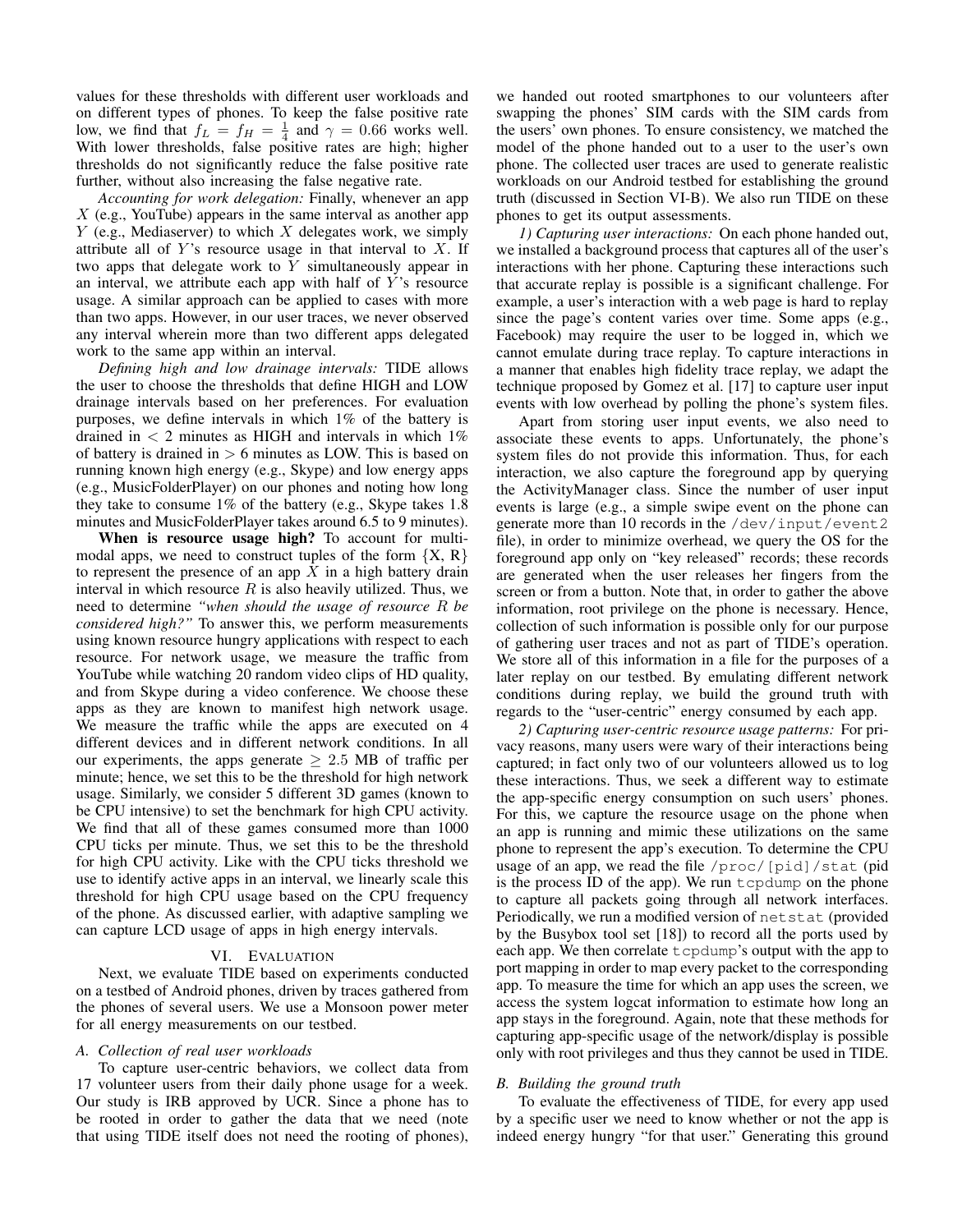

Fig. 7: TIDE's accuracy with user interaction based ground truth



Fig. 8: TIDE's accuracy with resource usage based ground truth



Fig. 9: TIDE's accuracy with different amounts of data

truth is non-trivial in itself. In reality, apps do not run in isolation. Further, user-centric factors such as the 3G signal strength at different times, are not known. Thus, to generate the ground truth, for each app used by each user, we run the app in isolation as per that user's usage pattern of that app (other apps are turned off), and emulate different network conditions.

We assign the labels HIGH, MODERATE/LOW to each app based on how long it takes the app to consume 1% of the battery. While thresholds for determining these labels can be defined by user preferences, we use what we believe are reasonable here. Based on our discussions in section V-B, when replaying apps on a specific phone, we label any app that consumes 1% of the battery in *<* 2 minutes as HIGH; else, we mark the app as MODERATE/LOW. From conversations with our volunteer users, we believe that users are likely to treat MODERATE and LOW apps the same (they do not believe that it is vital to distinguish between them). Thus, we combine these into one category and label them as MODERATE.

Replaying user interactions: As discussed, only two volunteer users let us collect their fine-grained interactions with their phones. We replay these interactions with each app in isolation to quantify the *real* energy consumed by that app.

Replaying app behaviors based on resource usage: For all volunteer users in our study, we replay the resource usage of each app in isolation, to estimate its energy consumption. For replaying the network usage of an app, we run a server which generates the same network traffic as identified by tcpdump in the user trace. We emulate varying network conditions to generate the ground truth in different scenarios. We also record the number of CPU ticks associated with these activities. When replaying the CPU usage of an app, we subtract this number of CPU ticks to preclude network activities.

For replaying display usage, we keep the screen on for the same amount of time and with the same brightness level as from the user-trace. Since we do not know the exact content on the screen at specific times, we use a static background while replaying an app (the brightness is as per the user's behavior). We try two extreme settings: (i) a dark and (ii) a relatively white background. Note that this limitation with respect to accounting for the impact of the displayed content on energy consumption is inherent in most of the energy models derived based on resource usage (e.g., [5], [10]).

## *C. Evaluating TIDE*

App classification accuracy: We determine the accuracy of TIDE's App Classifier first based on ground truth obtained by replaying fine-grained user interactions, and second, with that based on resource usage information. Note that, on each of our volunteers' phones, TIDE was concurrently running while we were capturing logs later used for trace replay (towards determining the ground truth).

*Accuracy as compared to ground truth based on user interactions:* Both volunteers, for whom we could capture input events, used Galaxy SII phones. We separated the collected data into 3 sets for each user based on their interactions and network usage; each set contained information spanning at least six hours. Fig. 7 shows TIDE's accuracy on these datasets, in comparison with the ground truth. Each bar shows the total number of active apps in the respective dataset. The top and bottom parts of each bar show the number of high energy apps and the number of low/moderate energy apps, which TIDE's App Classifier was able to correctly classify. The middle parts of each bar depict false positive results, wherein LOW or MODERATE apps are mis-labeled as HIGH, and false negative results, where HIGH apps are mis-labeled as LOW or MODERATE.

False positives typically occur when a low energy app coexists in many of its intervals with other high-energy apps. This can happen for apps that are not frequently used by the user. For example, the one false positive in Fig. 7 corresponds to the case where one of the users was using a music player app for 10 minutes while simultaneously surfing the web. In this case, we associate the music player with a high confidence value due to the web browser's high energy consumption. If TIDE monitors this user's phone over a longer period, there are likely to be intervals where the user uses the music player in isolation or only with other LOW apps. TIDE can then be expected to classify the app correctly.

False negatives occur when a high-energy app *X* coexists only with other high-energy apps; when we discard intervals attributing them to these other apps (with higher confidence values), app *X* gets filtered out. TIDE then labels *X* as MODERATE. As users use apps for extended periods and increased numbers of times, the coexistence pattern of other apps will vary. As a consequence, the false positive and negative rates can be expected to be lowered over time. We show experimentally that this is the case in Section VI-C.

*Accuracy with respect to ground truth based on resource usage:* Next, we use the datasets from our 17 volunteer users as the basis for ground truth. Fig. 8 shows TIDE's accuracy in those 17 datasets, with the results amortized over different network conditions. The results are presented in the same form as in the previous case; each bar represents results from a different user's data. For 7 users, TIDE was able to classify all the apps correctly. In almost every other case, we only saw either one false positive or one false negative. Users 10 and 17 are the only exceptions where we had two and three false positives respectively; however, all the high energy apps were correctly labeled in these cases. In summary, TIDE was able to correctly identify 66 out of 70 HIGH energy apps, and incorrectly classified 9 MODERATE apps as HIGH, from among a total of 168 MODERATE and LOW energy apps.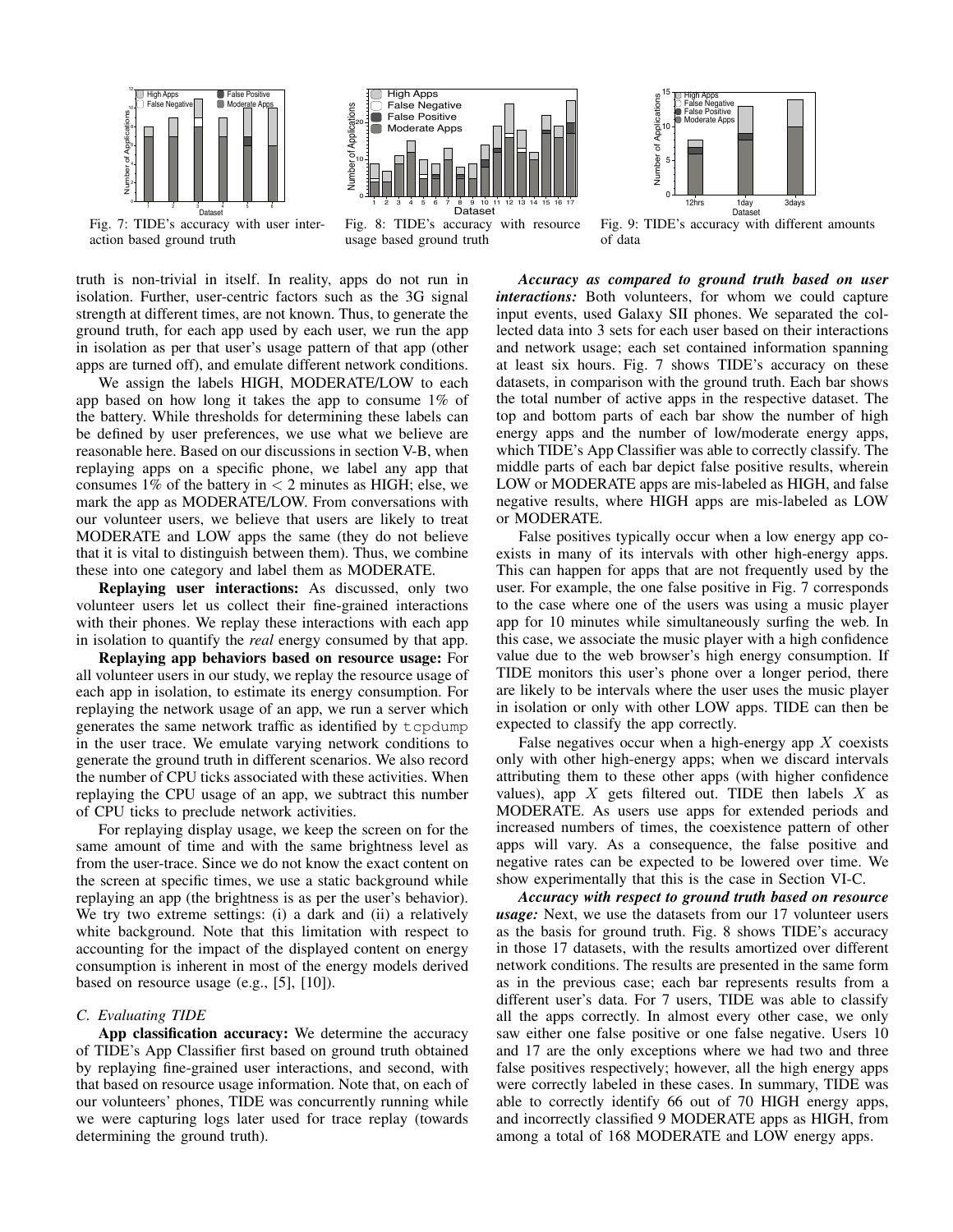|                                                 |              | 2-minute threshold      |                         | 3-minute threshold      |                         |
|-------------------------------------------------|--------------|-------------------------|-------------------------|-------------------------|-------------------------|
| Application                                     | Condition    | <b>GT</b>               | Result                  | <b>GT</b>               | Result                  |
| Skype                                           | Strong WiFi  | H                       | H                       | $\overline{\mathbf{H}}$ | H                       |
|                                                 | Weak WiFi    | н                       | $\overline{\mathbf{H}}$ | $\overline{\mathbf{H}}$ | $\overline{\mathbf{H}}$ |
|                                                 | Strong 3G/4G | $\overline{\mathbf{H}}$ | $\overline{\mathbf{H}}$ | $\overline{\mathbf{H}}$ | н                       |
|                                                 | Weak 3G/4G   | $\overline{\mathbf{H}}$ | $\overline{\mathbf{H}}$ | $\overline{\mathbf{H}}$ | $\overline{\mathbf{H}}$ |
| Web browser                                     | Strong WiFi  | M                       | M                       | M                       | M                       |
|                                                 | Weak WiFi    | М                       | м                       | $\overline{\mathbf{H}}$ | н                       |
|                                                 | Strong 3G/4G | н                       | н                       | $\overline{\mathbf{H}}$ | $\overline{\mathbf{H}}$ |
|                                                 | Weak 3G/4G   | $\overline{\mathbf{H}}$ | $\overline{\mathbf{H}}$ | $\overline{\mathbf{H}}$ | $\overline{\mathbf{H}}$ |
| Pandora                                         | Strong WiFi  | M                       | M                       | M                       | M                       |
|                                                 | Weak WiFi    | М                       | м                       | $\overline{\mathrm{M}}$ | м                       |
|                                                 | Strong 3G/4G | М                       | м                       | м                       | М                       |
|                                                 | Weak 3G/4G   | М                       | М                       | н                       | н                       |
| <b>YouTube</b>                                  | Strong WiFi  | М                       | М                       | М                       | M                       |
|                                                 | Weak WiFi    | $\overline{\rm M}$      | м                       | $\overline{\mathrm{M}}$ | м                       |
|                                                 | Strong 3G/4G | $\overline{\mathbf{H}}$ | $\overline{\mathbf{H}}$ | $\overline{\mathbf{H}}$ | $\overline{\mathbf{H}}$ |
|                                                 | Weak 3G/4G   | Н                       | н                       | н                       | н                       |
| Angry Birds                                     | Strong WiFi  | M                       | M                       | $\overline{\mathbf{H}}$ | $\overline{\mathbf{H}}$ |
|                                                 | Weak WiFi    | М                       | М                       | $\overline{\mathbf{H}}$ | $\overline{\mathbf{H}}$ |
|                                                 | Strong 3G/4G | $\overline{\mathbf{H}}$ | $\overline{\mathbf{H}}$ | $\overline{\mathbf{H}}$ | $\overline{\mathbf{H}}$ |
|                                                 | Weak 3G/4G   | н                       | н                       | н                       | н                       |
| Note: GT - Ground Truth; H - HIGH; M - MODERATE |              |                         |                         |                         |                         |

TABLE II: Energy usage varies with network conditions

In the above analysis, we find several cases wherein TIDE correctly identifies the same app as HIGH for one user and LOW/MODERATE for another user. For example, TIDE identifies the YouTube app as HIGH for a user who always uses the 3G network on his phone. For another user who typically uses WiFi, TIDE correctly identifies YouTube as a MODERATE app from that user's perspective. Thus, TIDE is able to accurately account for user-centric factors that cause differences in an app's energy consumption across users.

*Capturing user-centric app behaviors:* Next, we consider apps that change their behaviors from HIGH to MODERATE or vice versa, depending on network conditions. We conduct in house experiments with five popular apps—Skype, YouTube, the default Android web browser, Angry Birds, and Pandora on a Galaxy SII smartphone. First, we use each app for at least 15 minutes and capture all of the user's interactions. Thereafter, we replay all those apps jointly under 4 different network conditions: strong WiFi, weak WiFi, strong 3G/4G, and weak 3G/4G. The reported signal strength from the phone was between -105 and -97 dBm under weak signal conditions, and between -69 and -55 dBm under good signal conditions.

Table II shows the ground truth information and the results with TIDE. The ground truth labels are built by replaying the input events under the appropriate network conditions. Note that here we also experiment with two different thresholds to label an app as HIGH; an app is labeled HIGH if it consumes 1% of the battery (i) in less than 2 minutes or, (ii) in less than 3 minutes. The stable results confirm the low sensitivity of TIDE to the threshold.

In our experiments, Skype is always labeled HIGH, regardless of network conditions. Other apps, such as YouTube and the web browser, change their energy consumption profiles under different conditions. TIDE is able to capture these behaviors. In this experiment, we account for work delegation, and assign the resource usage by Mediaserver to YouTube (or Pandora) when they co-exist in the same interval. Without this, YouTube will always be labeled LOW.

Capturing multi-modal apps: We next evaluate TIDE's ability to classify multi-modal apps. We first play Pandora for 1 hour using the 3G network while keeping the screen off. Subsequently, we set the screen at the highest brightness level and continue playing Pandora for the next 30 minutes. After this, we use YouTube for an hour using WiFi (Pandora is now off). Finally, we continue with YouTube but switch to 3G for the last 30 minutes. We keep the screen at the highest brightness level while using YouTube. During the entire experiment, we have other auxiliary apps that run simultaneously with Pandora and YouTube. With Pandora, we run an app that executes in the foreground and simply turns on the display while Pandora runs in the background; here our goal is to see if Pandora is correctly identified as a low energy app. With YouTube, we run an app that receives updates from a Twitter account; our goal is to see if TIDE can accurately capture YouTube's high energy when the network usage is high. The auxiliary apps are turned on and off at random. When turned on they remain on for a uniform random period between 3 and 5 minutes; when turned off, they remain in that state for a uniformly chosen period between 7 and 10 minutes. Both of these auxiliary apps continue to run for 2 hours after the Pandora and YouTube apps are terminated. We find that TIDE accurately classifies all of the apps above. Specifically, it finds that: (i) Pandora consumes high energy only when the screen is turned on, (ii) YouTube consumes high energy only if 3G is used, and (iii) both our auxiliary apps consume low energy.

In more detail, the confidence value of Pandora without considering its different usage patterns, is quite low (20% out of 16 intervals). Thus, TIDE classifies Pandora as a MOD-ERATE app. However, when TIDE considers Pandora only in intervals where the LCD is intensively used, the confidence value of the tuple (Pandora, LCD) is high (80%) and TIDE classifies Pandora as energy hungry. As for YouTube, the confidence value in general is low (33% out of 24 intervals). However, considered only when the 3G network is used, its confidence value is 100%; TIDE thus identifies YouTube as a high energy app under high 3G utilization.

Accuracy versus dataset size: The longer the monitoring period with TIDE, the better is its accuracy. Fig. 9 shows the impact of the number of observed intervals on the accuracy of TIDE with one of our datasets (results with other sets are similar). With the data collected for 12 hours, there was only one high energy app invoked by the user, and TIDE produced one false positive result. This is primarily because of the limited volume of data used to build the profile. With the data collected for a day, the user used four high energy apps and TIDE was able to detect all four of them. The earlier, wrongly classified app is now correctly labeled as MODERATE; however, a new (previously unseen) app is mislabeled as HIGH. With the data collected for 3 days, no more new high energy apps were detected. Importantly, the mis-labeled app is now correctly labeled as MODERATE. To ensure that the periods are long, but are not influenced by stale behaviors, we set the monitoring period to one week by default. However, the user can choose the period over which TIDE should use data to classify apps.

Overheads: We examine TIDE's overhead along three dimensions: 1) energy consumed due to TIDE's querying of the OS, 2) the execution time of TIDE's greedy algorithm, and 3) the storage space consumed by TIDE's logs.

*Energy overhead:* We earlier showed in Fig. 4 that with a sampling rate of 30 seconds, TIDE consumes about 0.5% of the battery per hour. The power consumed by the App Classifier is negligible (especially if the processing is done when the phone is being charged). Even otherwise, app classification using data over 700 intervals consumes  $\approx$  192 Joules ( $\approx$  0.78% of the